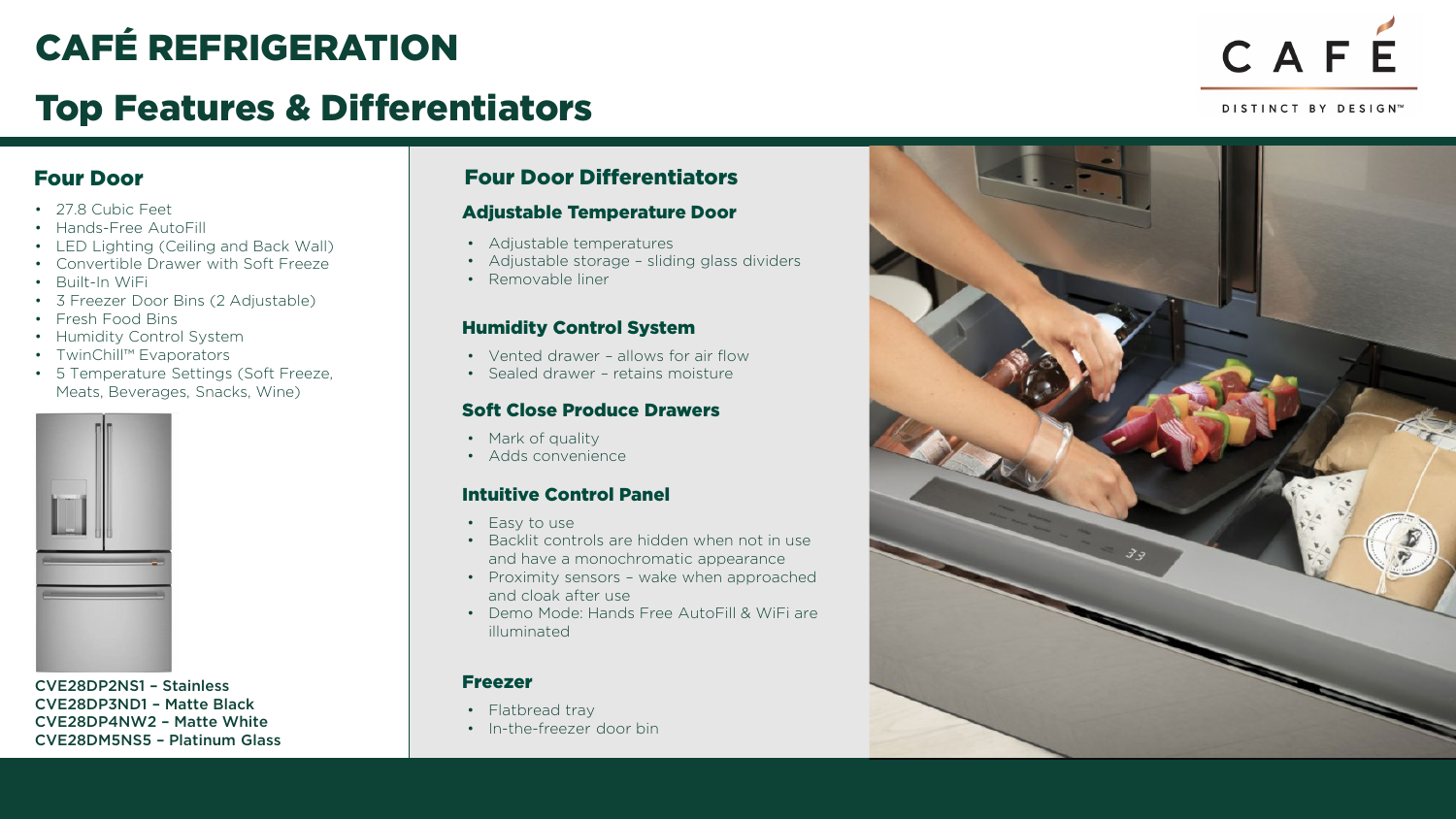## CAFÉ REFRIGERATION

## Top Features & Differentiators

# CAFE

DISTINCT BY DESIGN™

- 27.6 Cubic Feet
- Integrated Dispenser Design with Hands Free Autofill
- Luxurious Interior with Copper Accents
- LED Light Wall
- 3-Setting Temperature Convertible Zone
- Freezer Capacity & Organization
- Humidity Control System
- Fits 70" Opening



CQE28DM5NS5 – Platinum Glass

### Quad Door Quad Door Differentiators

- Aesthetics
- 33% favor a contemporary design style
- Organization & accessibility
- Bottom compartments offer the accessibility and organization of a side-by-side
- Tilt-out bins
- Bottom drawer holds a large turkey
- Separate doors and bins allow easy access to items one level at a time

#### Convertible Zone (Bottom right door)

- Settings include freezer, fresh food or wine
- Freezer temps range from -6 to +5 with 0 recommended
- Fresh food temps range from 34-40 with 37 recommended
- Wine temps range from 41-43 with 42 recommended

#### Triple Evaporator

- Keeps food fresh and odors from transferring
- One for the top fresh food section
- One for the left bottom door
- One for the right bottom door